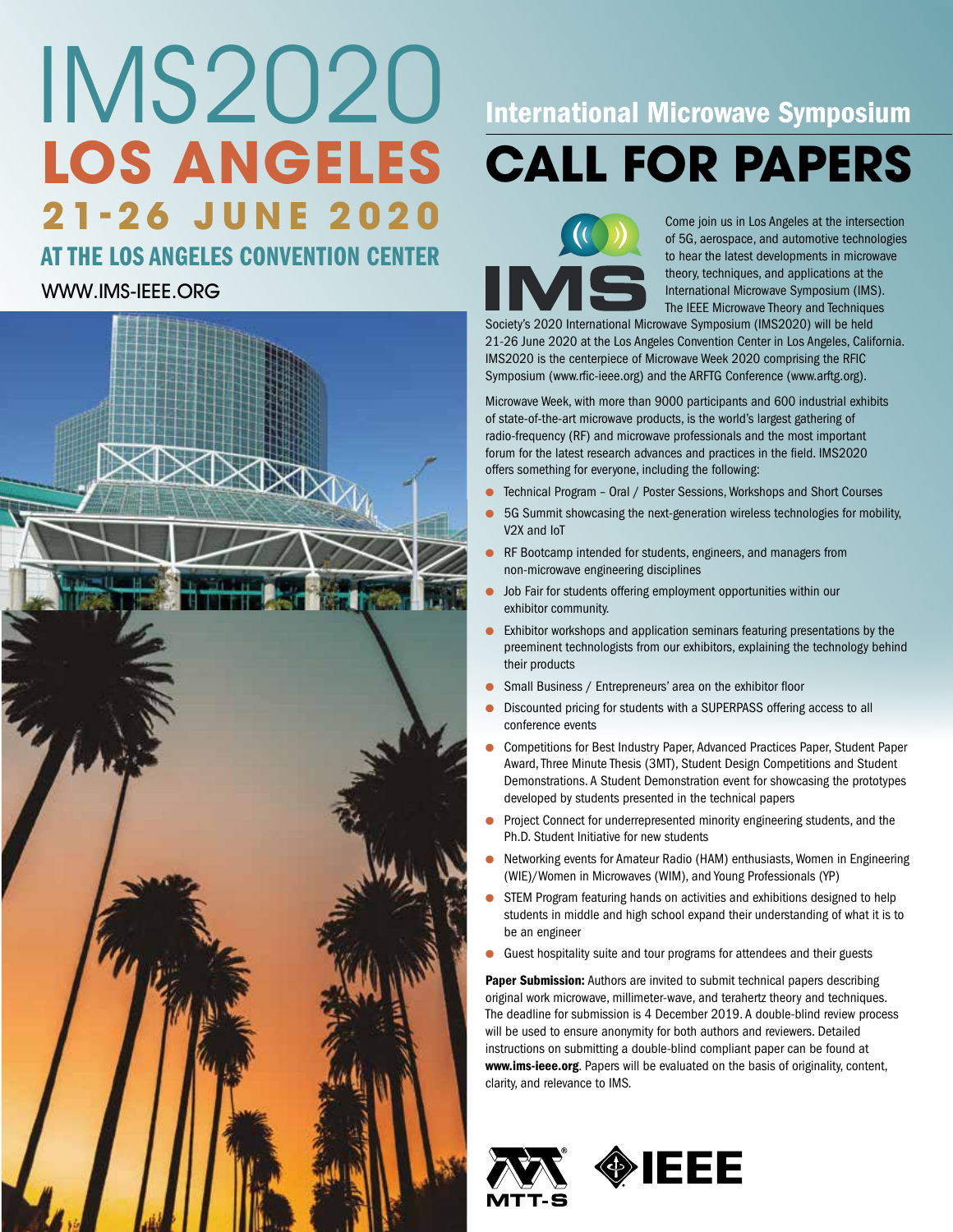## PAPER SUBMISSION INSTRUCTIONS:

- 1. All submissions must be in English.
- 2. Authors must adhere to the format provided in the template, which can be downloaded fro[m www.ims-ieee.org.](http:// www.ims-ieee.org)
- 3. Authors must submit their paper at [www.ims-ieee.org](http://www.ims-ieee.org) by 11:59 PM Hawaii Standard Time on 4 December 2019. Late submissions will not be considered. The initial submission should be between 3 to 4 pages, must be in PDF format, must be double-blind compliant, and cannot exceed 2 MB in size. Hardcopy and email submissions are not accepted.

Page Limit: For the initial submission deadline, the paper length should be 3 to 4 pages. Papers longer than 4 pages will not be considered. The final page length for papers accepted for publication in the proceedings is 3 to 4 pages.

Paper Selection Criteria: Papers are reviewed by IMS2020 Technical Program subcommittees. The selection criteria will be:

- **Originality:** Is the contribution unique and significant? Does it advance the state of the art of the technology and / or practices? Are proper references to previous work by the authors and others provided?
- **Quantitative content:** Does the paper give a comprehensive description of the work with adequate supporting data?
- **Clarity:** Is the paper contribution and technical content presented with clarity? Are the writing and accompanying figures clear and understandable?
- **.** Interest to MTT-S membership: Why should this work be reported at this conference?

Technical Areas: During the paper submission process, authors will choose a primary and two alternative technical areas (see the Technical Areas). The paper abstract should contain information that clearly reflects the choice of the area(s). Author-selected technical areas will be used to determine an appropriate committee for reviewing the paper. The technical areas are divided into five different categories that are used to organize the paper presentation schedule. It is permissible to choose primary and alternative technical areas that are in different categories.

Presentation Format: IMS offers three types of presentation formats. The authors' preference will be honored where possible, but the IMS2020 Technical Program Committee (TPC) reserves the right to place papers in the most appropriate technical area and presentation format.

- 4. Full-length (20 minute) papers report significant contributions, advancements, or applications in a formal presentation format with questions and answers (Q&A) at the end.
- 5. Short (10 minute) papers typically report specific refinements or improvements in the state of the art in a formal presentation format with Q&A at the end.
- 6. Interactive forum papers provide an opportunity for authors to present their theoretical and/or experimental developments and results in greater detail and in a more informal and conversational setting. Papers will be presented on large electronic displays in the interactive forum arena. In addition, authors have the opportunity to display hardware, perform demonstrations, and conduct discussions with interested IMS attendees.

Notification: Authors will be notified of the decision by 5 February 2020 via the email address(es) provided with the initial paper submission. For accepted papers, an electronic version of the final manuscript (3 to 4 pages, to be published in the Symposium proceedings) along with a copyright assignment to the IEEE must be submitted by 4 March 2020. Authors will be required to submit their presentation slides using the approved template by 20 May 2020, and these will be made available to all attendees at the conference. The submission instructions will also be provided through emails and can be accessed through the Symposium website. The Symposium proceedings will be recorded on electronic media and archived in IEEE Xplore.

Clearances: It is the authors' responsibility to obtain all required company and government clearances prior to submitting a paper. Authors are strongly urged not to wait until the last day to start the paper submission process. Those unfamiliar with the process may encounter paper formatting or clearance issues that may

take time to resolve. A statement certified by the submitting author that such clearances have been obtained and a completed IEEE copyright form must accompany the manuscript of each accepted paper. Details regarding clearances will be available during the paper submission process.

**Student Superpass: IMS2020 enthusiastically invites participation from students** at all levels to attend IMS2020. All students will be offered the opportunity to purchase a SUPERPASS allowing access to the IMS, RFIC, and ARFTG conferences, all workshops, short courses and panel sessions, and most other events over the course of the week. Superpass prices are significantly discounted to encourage student participation.

Student Paper Competition: Eligible students are encouraged to submit papers for the Student Paper Competition. These papers will be reviewed in the same manner as all other contributed papers. First, second, and third prizes will be awarded based on content and presentation. To be considered for an award, the student must be a full-time student during the time the work was performed, be the lead author, and personally present the paper at IMS. During the submission process, the student is required to provide the email address of the faculty advisor, who will be asked upon the selection of the paper to certify that the work is primarily that of the student. Please refer to [www.ims-ieee.org](http://www.ims-ieee.org) for full eligibility details.

Industry and Advanced Practice Paper Competitions: Eligible authors from industry are encouraged to submit papers for the Industry Paper Competition. Additionally, any author who submits a paper on advanced practices may be entered into the Advanced Practice Paper Competition. A paper on advanced practices describes an innovative RF/microwave design integration technique, process enhancement, and/or combination thereof that results in significant improvements in performance and/or in time to production for RF/microwave components, subsystems, or systems. The papers will be evaluated using the same standards as all contributed papers. Please refer to [www.ims-ieee.org](http://www.ims-ieee.org) for details.

Workshops, Short Courses, Focus and Special Sessions, Panel and Rump **Sessions:** Topics being considered for these areas include, but are not limited to, next-generation wireless systems (5G and beyond), emerging RF/microwave applications, latest technologies for RF/microwave measurements, and advances in RFIC technology. Please consult [www.ims-ieee.org](http://www.ims-ieee.org) for a more detailed list of desired topics and instructions on how to prepare a proposal. Proposals must be received by 18 September 2019.

MicroApps and Exhibitor Workshops: Microwave Application Seminars (MicroApps) continue as a forum on the exhibition floor for IMS exhibitors to present the technology and special capabilities behind their commercial products. In addition, the Exhibitor workshops provide IMS exhibitors a unique opportunity to provide more in-depth presentations of technical topics to the attendees. Both events are open to all conference and exhibit attendees. Exhibitor workshops require a nominal fee while MicroApps are free of charge.

Student Design Competition: All eligible students or student teams are invited to participate in the student design competitions (SDCs) during the IMS2020. Several design challenges will be presented in advance as an opportunity to showcase microwave engineering and design skills. Please refer to [www.ims-ieee.org](http://www.ims-ieee.org) for full eligibility details, a list of IMS2020 SDCs, and the rules for each SDC.

Student Demonstrations: Student authors of accepted oral and interactive forum papers are invited to demonstrate prototype hardware or software results in a special session. This will be a unique opportunity for students to showcase research results presented during technical sessions. Please refer to [www.ims-ieee.org](http://www.ims-ieee.org) for full details.

Three Minute Thesis (3MT®) Workshop: A full-day Sunday workshop on presenting technical work for broader audiences, concluded by a 3MT® competition for eligible student and young professional finalists selected following TPRC acceptance of their papers and subsequent video submissions. The 3MT® contestants will make a presentation of three minutes or less, supported only by one static slide, in a language appropriate to a non-specialist audience.

IEEE T-MTT Special Issue: Authors of all papers presented at IMS2020 can submit an expanded version of their IMS papers to the Special Issue of the IEEE Transactions on Microwave Theory and Techniques (IEEE T-MTT) devoted to the IMS2020. Please refer to [www.ims-ieee.org](http://www.ims-ieee.org) for details.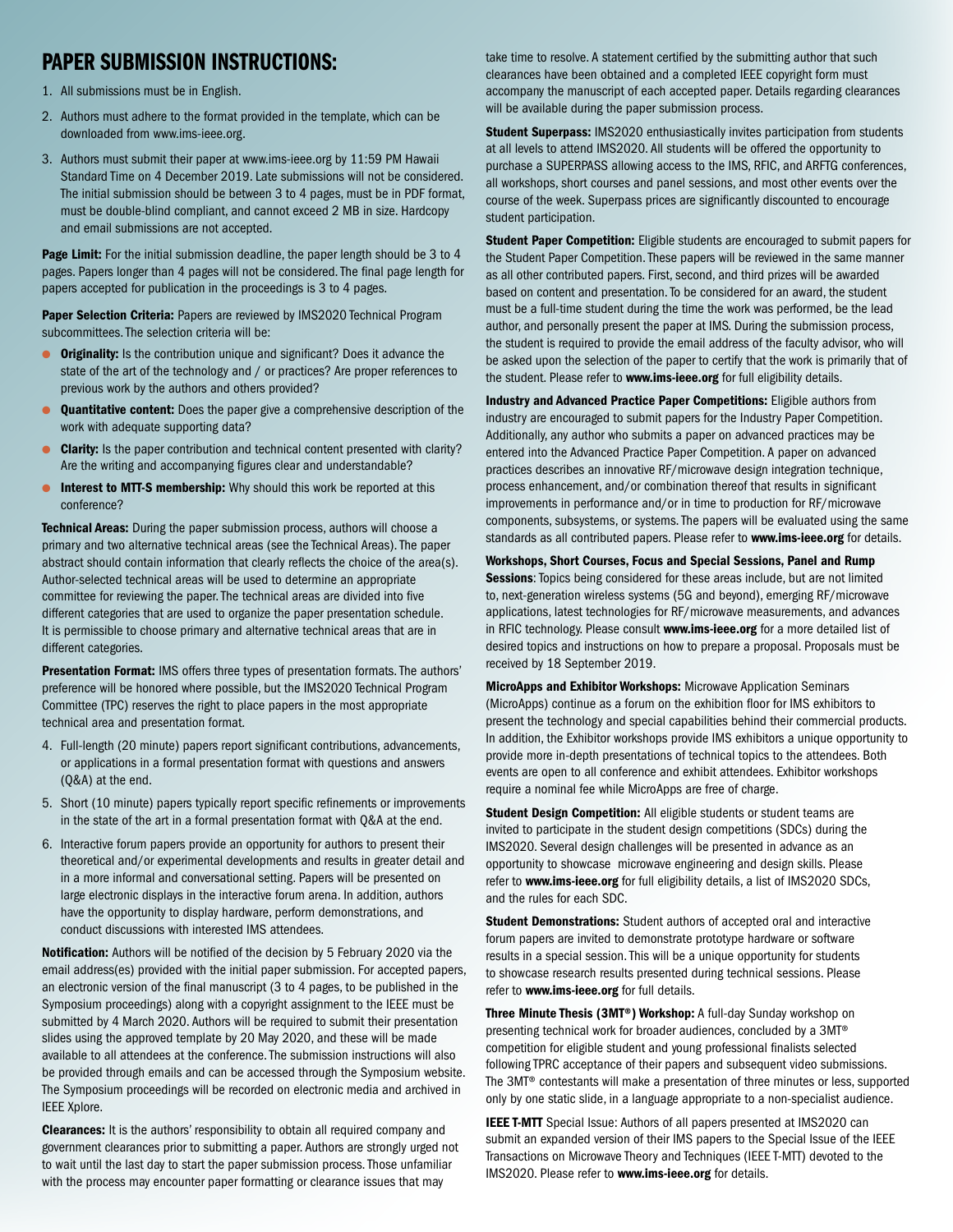## TECHNICAL AREAS:

#### Field, Device, and Circuit Techniques

- **q** Field analysis and guided waves Novel guiding and radiating structures, new physical phenomena in transmission lines and waveguides, and new analytical methods for solving guided-wave and radiation problems.
- **Numerical techniques & CAD algorithms** Finite-difference, finite-element, integral equation, and hybrid methods for RF, microwave, and THz applications. Simulation, modeling, uncertainty quantification, and design optimization; circuit-, EM-, multi-physics-, and statistics-based, including surrogate modeling, space mapping, and model order reduction techniques.
- **e** Instrumentation and measurement techniques Theoretically supported and experimentally demonstrated linear and nonlinear measurement techniques for devices and materials, error correction, de-embedding, calibration, and novel instrumentation.
- **Microwave device modeling** Active and passive, linear and nonlinear device and structure modeling (physical, empirical, and behavioral) including characterization, parameter extraction, and validation.
- **the Nonlinear circuit and system analysis, simulation, and design** Distortion, stability and qualitative dynamics analysis; circuits and systems (C&S) simulation techniques and applications; behavioral modeling of nonlinear C&S (excluding PAs); and nonlinear C&S design and implementations.

#### Passive Components and Packaging

- *f* Transmission-line structures Novel transmission-line structures and devices, transmission-line equivalent circuits, artificial transmission lines and metamaterial structures, transmission-line applications for devices and systems.
- Passive circuit elements Couplers, dividers/combiners, hybrids, resonators, and lumped-element approaches.
- **Planar passive filters and multiplexers** Planar passive filters and multiplexers including lumped elements, theoretical filter and multiplexer synthesis methods.
- **Non-planar passive filters and multiplexers** Resonators, filters and multiplexers based on dielectric, waveguide, coaxial, or other non-planar structures.
- Active, tunable, and integrated filters Integrated (on Si, LTCC, LCP, MCM-D, GaAs), active, and tunable filters.
- **s** Microwave acoustic, ferrite, ferroelectric, phase-change, and MEMS components - Surface and bulk acoustic wave devices including FBAR devices, bulk and thin- film ferrite components, ferroelectric-based devices, and phase-change devices and components. RF microelectromechanical and micromachined components and subsystems.
- Packaging, MCMs, and 3D manufacturing techniques Component and subsystem packaging, assembly methods, inkjet printing, multi-chip modules, wafer stacking, 3D interconnect, heterogenous integration, and integrated cooling. Novel processes related to 3D printing or additive manufacturing techniques.

#### Active Devices

- **1** Semiconductor devices and process characterization RF, microwave, and mm-wave devices on III-V, silicon and other emerging technologies. MMIC and Si RFIC manufacturing, reliability, failure analysis, yield, and cost.
- **Low-noise amplifiers, variable-gain amplifiers and receivers LNAs,** VGAs, detectors, receivers, integrated radiometers, cryogenic amplifiers and models, and characterization methods for low-noise integrated circuits and components up to 110 GHz.
- **h** Signal generation, modulators, frequency conversion, and signal shaping ICs — CW and pulsed oscillators in silicon and III-V processes including VCOs, DROs, YTOs, PLOs, and frequency synthesizers, signal modulators, and frequency conversion ICs in silicon and III-V processes, such as IQ modulators, mixers, frequency multipliers/ dividers, switches, and phase shifters up to 110 GHz.
- **Mixed-signal and wireline ICs** High-speed mixed-signal components and subsystems for transmission; equalization and clock-data recovery techniques for electrical backplanes and electro-optical interfaces. High-speed mixed-signal components and subsystems, including ADC, DAC and DDS technologies.
- **1** High-power RF and microwave amplifiers Advances in discrete and IC power amplifier devices and design techniques based on III-V and LD-MOS devices, demonstrating improved power, efficiency, and linearity for HF, UHF, VHF, RF and microwave bands (< 26 GHz). Power-combining techniques for SSPA and vacuum electronics for RF and microwave.
- **Millimeter-wave power amplifiers** Advances in IC power amplifier devices, design techniques and power combining based on III-V devices demonstrating improved power, efficiency, and linearity for millimeter-wave bands (> 26 GHz); vacuum electronics for millimeter-wave.
- **Silicon power amplifiers** Advances in RFIC and digital power amplifier design and power combining techniques based on silicon CMOS and SiGe processes, demonstrating improved power, efficiency, and linearity for RF to millimeter-wave bands (< 110 GHz).
- **20)** Linearization and transmitter techniques for power amplifiers Power amplifier design, characterization, and behavioral modeling; linearization and pre-distortion techniques; envelope-tracking, outphasing and Doherty transmitters for III-V and silicon technologies at all frequencies up to 110 GHz.
- **2!** Integrated transceivers, beamformers, imaging and phased-array chips and modules - Design and characterization of complex III-V and silicon ICs and related packaging in the RF to mm-wave including narrowband and wideband designs. Innovative circuits and sub-systems for communications, radar, imaging, and sensing applications. Integrated on-chip antennas up to 110 GHz.
- **20** Millimeter-wave and terahertz integrated circuits and systems Design and characterization of active components including LNAs, PAs, and frequency conversion ICs in silicon and III-V processes above 110 GHz and/or packaging in the upper mm-wave and THz regimes; innovative THz circuits systems for communications, radar, imaging, and sensing applications. Demonstrations of on-chip antennas.
- **Microwave photonics and nanotechnology Integrated devices and 1D-2D** material-based technology. Multidisciplinary field studying the interaction between microwaves, THz waves, and optical waves for the generation, processing, control, and distribution of microwave, mm-wave, and THz signals. Emerging RF applications of nanophotonics, nanoplasmonics, and nano-optomechanics; nanoscale metrology and imaging.

#### Systems Applications

- **23** Phased arrays and beamformers Technology advances combining theory and hardware implementation in the areas of phased-array antennas, integrated beamformers, spatial power combining, retrodirective systems, built-in self-test techniques, broadband arrays, digital beamforming, and multi-beam systems.
- **Radar and imaging systems** Microwave and millimeter-wave radar systems, automotive radars, sensors for intelligent vehicular highway systems, UWB and broadband radar, remote sensing, radiometers, passive and active imaging systems, radar detection algorithms and related digital signal processing and machine learning techniques.
- **Wireless, 5G and satellite communication systems RF to mm-wave (<300)** GHz) communication systems with hardware implementation for terrestrial, vehicular, satellite, and indoor applications, point-to-point links, cognitive and software-defined radios, MIMO and full-duplex technologies, and simultaneous transmit and receive systems.
- **2&** Wireless and 5G system characterization and architectures Wireless and 5G enabling technologies including but not limited to beamforming techniques, MIMO, massive MIMO, multiple radio access technologies, centralized radio access networks, shared and novel spectrum use, waveform design, modulation schemes, and channel modeling.
- **Sensing and RFID systems** Short range wireless and RFID sensors, gas and fluidic sensors, passive and active tags from HF to millimeter-wave wave, RFID systems including wearables and ultra-low-power.
- **Wireless power transmission** Energy harvesting systems and applications, rectifiers, circuits, self-biased systems, combined data and power transfer systems
- **3)** RF and microwave instrumentation for biological measurements and healthcare applications — Devices and components for biological measurements, therapeutic, and diagnostic applications; Systems and instrumentation for biomedical applications; wireless sensors and systems, and implantable and wearable devices for health monitoring and telemedicine.
- **3. RF and microwave interaction of materials and tissue Electromagnetic field** interaction at molecular, cellular, and tissue levels; microwave characterization of biological materials and living systems; MRI and microwave imaging. Industrial and scientific, medical applications utilizing microwave power technology; microwaveenhanced chemistry; non-destructive evaluation /testing and material property measurements at nanometer to millimeter ale.

#### Emerging Technologies

**3. Innovative systems and applications** – Emerging technologies and novel system concepts for RF/microwave applications such as 6G, Internet of Things (IoT), Internet of Space (IoS), quantum information science (computing, sensing and communications), wearable computing/communication systems, machine-to-machine (M2M) communication, intelligent transportation, smart cities, and smart environment.